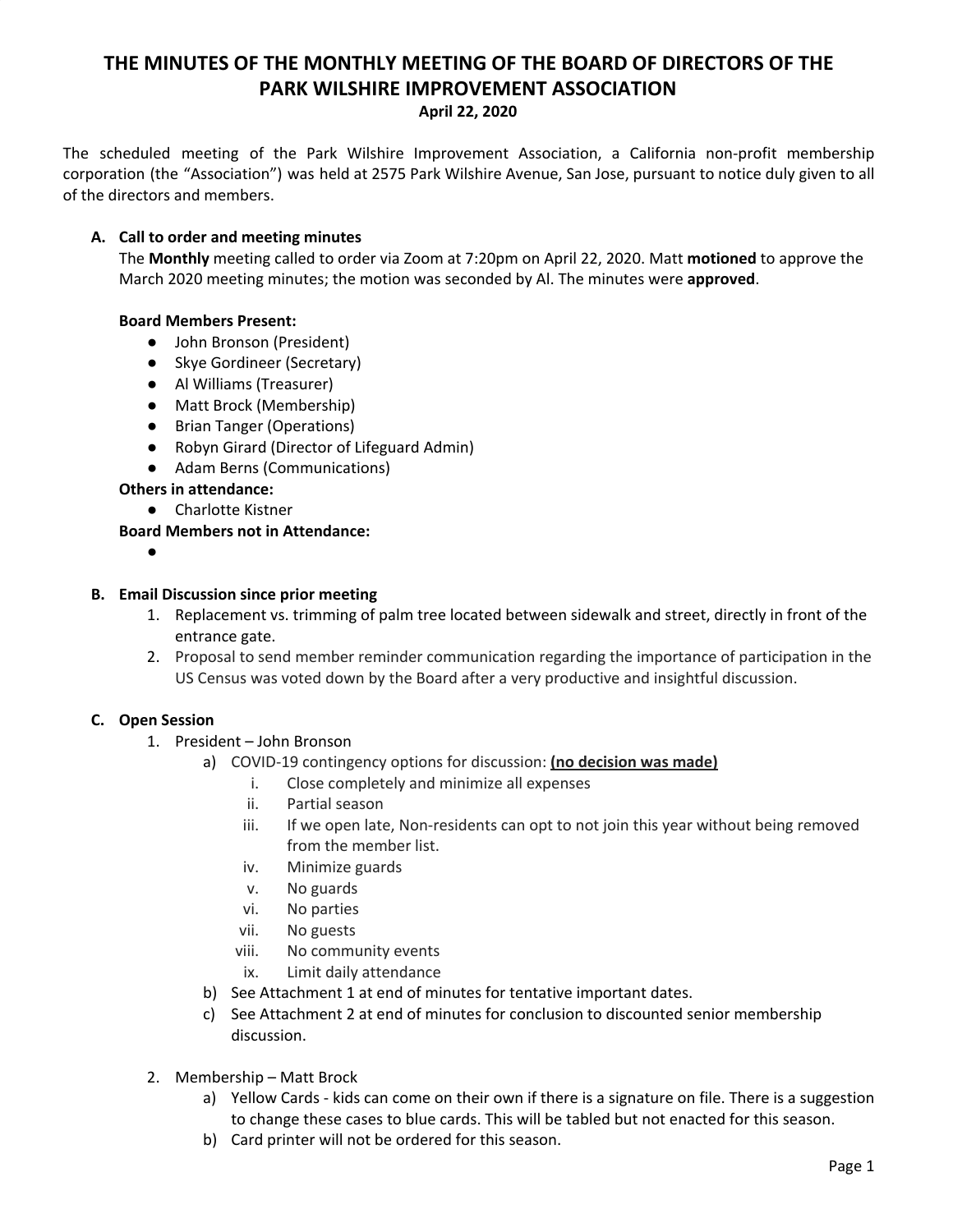- 3. Secretary Skye Gordineer
	- a) no report.
- 4. Treasurer Al Williams
	- a) Financial report and historical summary:

| <b>Account</b>  | <b>Last Year</b><br><b>April, 2019</b> | <b>Last Month</b><br><b>March, 2020</b> | <b>This Month</b><br>April 21, 2020 | This month vs:<br><b>Last Year</b> | <b>Last Month</b> |
|-----------------|----------------------------------------|-----------------------------------------|-------------------------------------|------------------------------------|-------------------|
| <b>Checking</b> | 65,878.02                              | 37,758.74                               | 47,431.96                           | (18, 446.06)                       | 9,673.22          |
| <b>Savings</b>  | 240,415.38                             | 216,702.82                              | 216,712.82                          | (23,702.56)                        | 10.00             |
| PayPal          |                                        |                                         |                                     |                                    |                   |
| Other           |                                        |                                         |                                     |                                    |                   |
| <b>Total</b>    | 306,293.40                             | 254,461.56                              | 264,144.78                          | (42, 148.62)                       | 9,683.22          |

- 5. Lifeguards Robyn Girard
	- a) There's some confidence that the swim lessons (since lessons are 1 on 1) will be able to start somewhat on schedule even if the pool doesn't open. Al objects due to the cost of heating the pool and it would negatively affect our taxes.
	- b) Charlotte She has reached out to last year's swim instructors to see who was interested in returning. Most are interested. She checked with the Red Cross to see if Lifeguard certification were still valid. Red Cross is extending all certifications for 120 days for free.
	- c) Charlotte to order a basic order to cover lifeguards/swim instructors (shirts, whistles, swim lesson toys, first aid equipment). If we don't use it this year, it will be saved until next year.
- 6. Communications Adam Berns
	- a) An email needs to be sent to the resident members to remind them to pay their \$99 fees. John, Al, and Adam to lead that effort.
- 7. Operations Brian Tanger
	- a) Repairs needed:
		- i. Palm tree safety issue. The president recommends that it be removed for safety issues and that it is very close to the water supply line as well as the water meter. All offices are closed due to Covid-19 so we therefore cannot obtain a permit to remove it. The alternative is to trim it until the offices are open again. John has received two quotes to trim it. Removal quote is \$1600. To trim the tree is about \$400-600. There is a motion to trim the tree for the time being. Seconded. Motion approved.
		- ii. Repair of conduit in pump house. Most of it is complete, might be additional replacement required.
		- iii. Repair of loose coping stones, mastic replacement, and concrete joint repairs: Repairs nearly complete, delay in mastic delivery and weather issues slowed progress, job should be completed within a week.
		- iv. Al received a quote for repainting the lines and repairing the peeling fiberglass for \$8500. Work not scheduled yet.
		- v. Bathroom upgrades updates: Window screen to improve ventilation. Improvement of floor and shower drainage. Open for discussion.
		- vi. Dead electrical GFCI receptacle near BBQ.

Tabled: Membership Certificates. Delinquent members.

## **D. Closed Session**

1. None.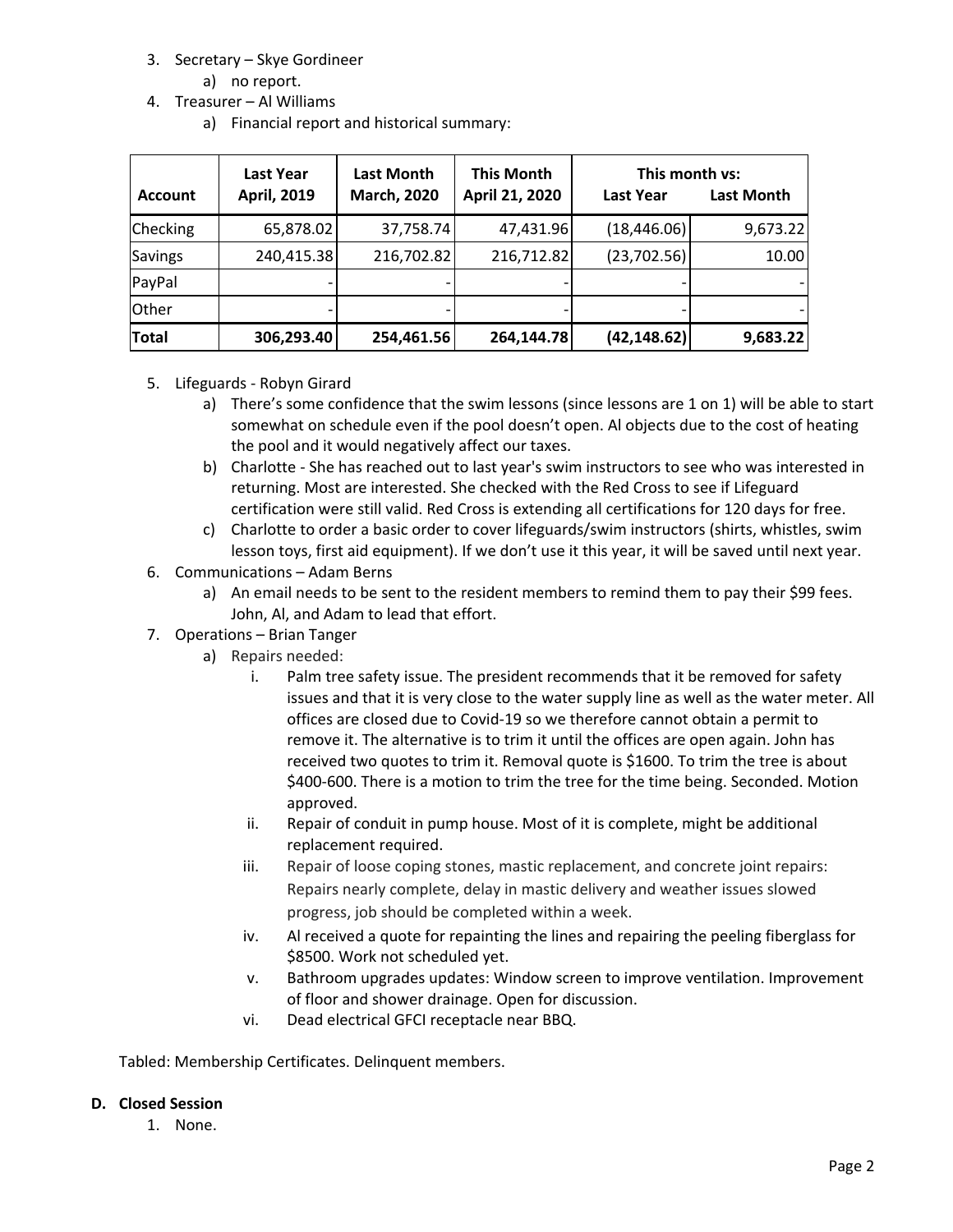We adjourned the meeting at 8:25pm. Next meeting May 12th at 7:15.

Respectfully Submitted, Skye Gordineer, Secretary

| <b>2018 Date</b>           | <b>2019 Date</b> | <b>2020 Date</b> | <b>Description</b>                                                                                                                                         |  |
|----------------------------|------------------|------------------|------------------------------------------------------------------------------------------------------------------------------------------------------------|--|
| May 4                      | May 3            |                  | Solar heat on                                                                                                                                              |  |
| May 19                     | May 18           |                  | Pool Cleanup, 9am - 11am                                                                                                                                   |  |
| <b>May 21</b>              | May 20           |                  | Gas heat on                                                                                                                                                |  |
| NA                         |                  |                  | Open without guards                                                                                                                                        |  |
| May 25                     | May 24           |                  | Pool open (including lifeguards).                                                                                                                          |  |
| June 9                     | June 8           | None             | School's Out Party                                                                                                                                         |  |
| <b>Jun 13</b>              | <b>Jun 12</b>    |                  | Most schools' last day of school. Start of summer<br>lifeguard hours (see below)                                                                           |  |
| Sep 1                      | <b>TBD</b>       |                  | Gas heat off:<br>2012: Sep 04 (per 2013_09 minutes)<br>2013: End of Sep (per 2013_09 minutes)<br>2016: Labor day (per 2016_08 minutes)<br>2018: Off Sept 1 |  |
| Oct 1                      | TBD              |                  | Solar heat off                                                                                                                                             |  |
| Circa Labor Day<br>weekend | TBD              |                  | Lifeguard hours reduced to only weekends (see<br>Jacqueline's newsletter)                                                                                  |  |
| Soon after Labor<br>Day    | <b>TBD</b>       |                  | Lifeguard hours stopped                                                                                                                                    |  |
| Oct 6                      | Oct 4            |                  | Last open pool day                                                                                                                                         |  |
| Oct 7 $(10 - 12pm)$        | Oct 5            |                  | Cleanup day                                                                                                                                                |  |

# **Attachment 1: Schedule (For reference and subject to change. Does not include member parties)**